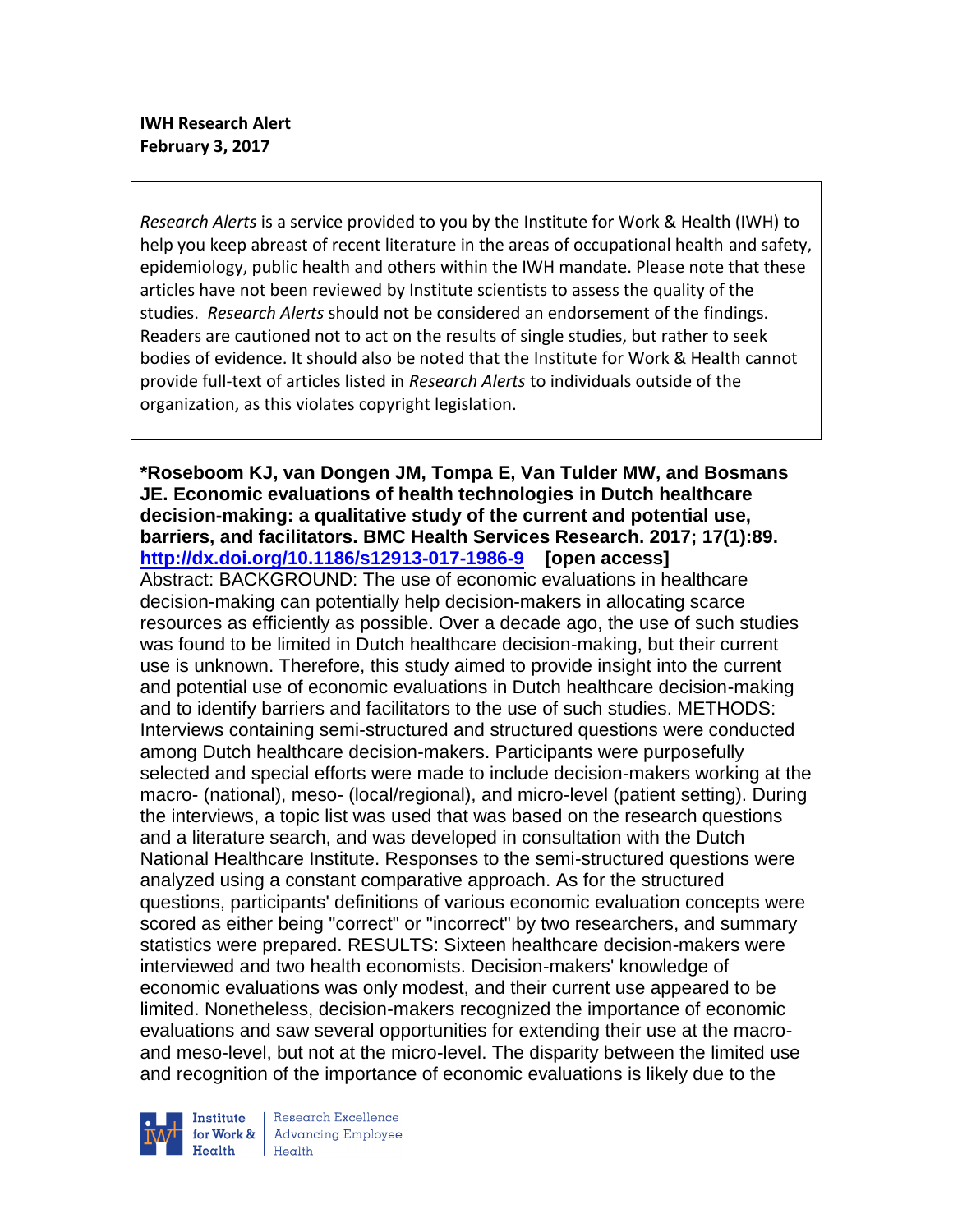many barriers decision-makers experience preventing their use (e.g. lack of resources, lack of formal willingness-to-pay threshold). Possible facilitators for extending the use of economic evaluations include, amongst others, educating decision-makers and the general population about economic evaluations and presenting economic evaluation results in a clearer and more understandable way. CONCLUSIONS: This study demonstrated that the current use and impact of economic evaluations in Dutch healthcare decision-making is limited at best. Therefore, strategies are needed to overcome the barriers that currently prevent economic evaluations from being used extensively

**Andrijasevic R and Sacchetto D. 'Disappearing workers': Foxconn in Europe and the changing role of temporary work agencies. Work, Employment & Society. 2016; 31(1):54-70. <http://dx.doi.org/10.1177/0950017015622918>**

**Borley L and Page A. A reflection on the current local authority-led regulation model: views from small- and medium-sized businesses. Policy and Practice in Health and Safety. 2016; 14(2):144-162. <http://dx.doi.org/10.1080/14773996.2016.1255442>**

**Brennan SE, McKenzie JE, Turner T, Redman S, Makkar S, Williamson A, Haynes A, and Green SE. Development and validation of SEER (Seeking, Engaging with and Evaluating Research): a measure of policymakers' capacity to engage with and use research. Health Research Policy and Systems. 2017; 15(1):1.**

**<http://dx.doi.org/10.1186/s12961-016-0162-8>[open access]** Abstract: BACKGROUND: Capacity building strategies are widely used to increase the use of research in policy development. However, a lack of wellvalidated measures for policy contexts has hampered efforts to identify priorities for capacity building and to evaluate the impact of strategies. We aimed to address this gap by developing SEER (Seeking, Engaging with and Evaluating Research), a self-report measure of individual policymakers' capacity to engage with and use research. METHODS: We used the SPIRIT Action Framework to identify pertinent domains and guide development of items for measuring each domain. Scales covered (1) individual capacity to use research (confidence in using research, value placed on research, individual perceptions of the value their organisation places on research, supporting tools and systems), (2) actions taken to engage with research and researchers, and (3) use of research to inform policy (extent and type of research use). A sample of policymakers engaged in health policy development provided data to examine scale reliability (internal consistency, test-retest) and validity (relation to measures of similar concepts, relation to a measure of intention to use research, internal structure of the individual capacity scales). RESULTS: Response rates were 55% (150/272 people, 12 agencies) for the validity and internal consistency analyses, and 54% (57/105 people, 9 agencies) for test-retest reliability. The individual capacity scales demonstrated adequate internal consistency reliability (alpha coefficients



Institute Research Excellence<br>
for Work & Advancing Employee<br>
Health Health  $Heath$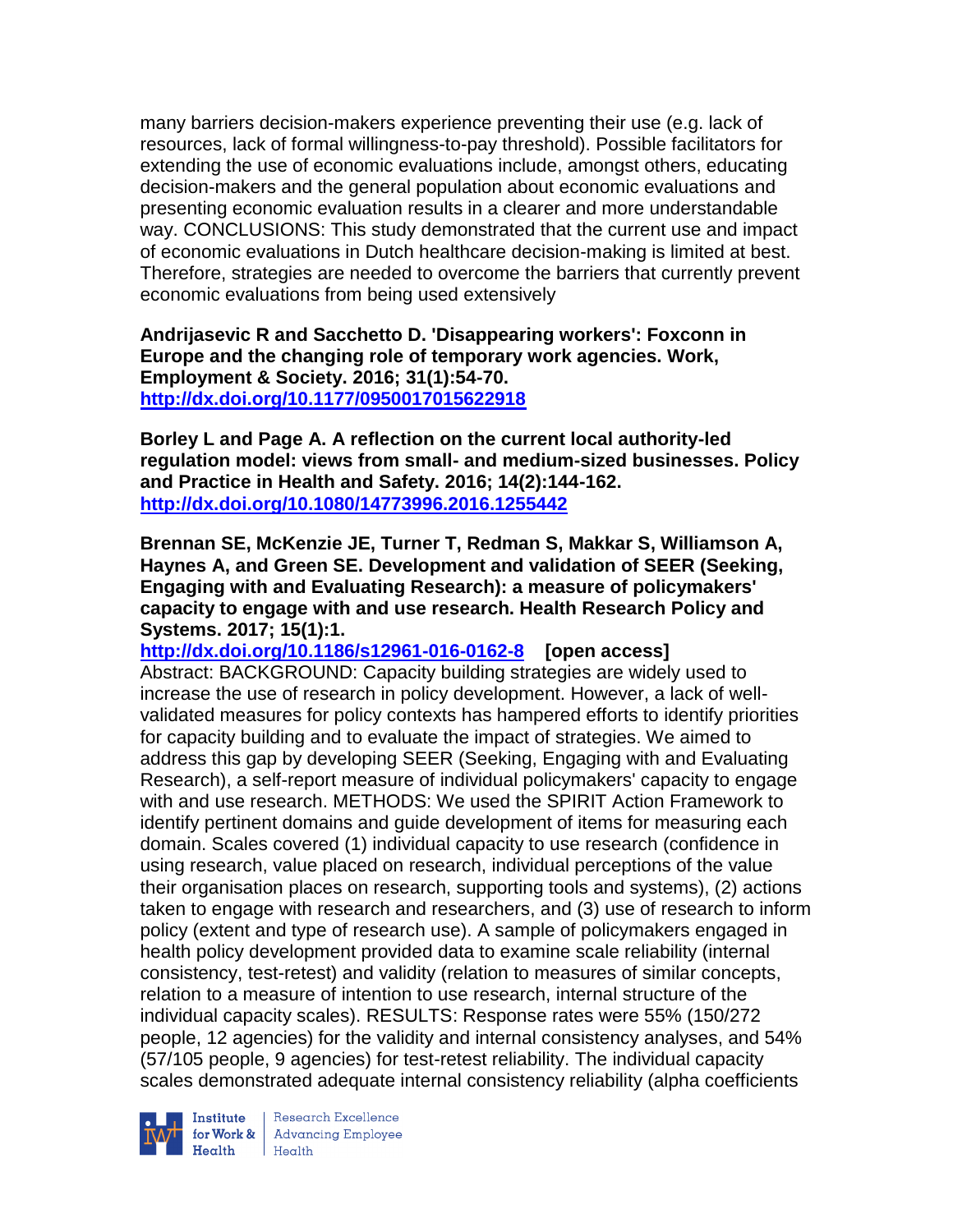> 0.7, all four scales) and test-retest reliability (intra-class correlation coefficients > 0.7 for three scales and 0.59 for fourth scale). Scores on individual capacity scales converged as predicted with measures of similar concepts (moderate correlations of > 0.4), and confirmatory factor analysis provided evidence that the scales measured related but distinct concepts. Items in each of these four scales related as predicted to concepts in the measurement model derived from the SPIRIT Action Framework. Evidence about the reliability and validity of the research engagement actions and research use scales was equivocal. CONCLUSIONS: Initial testing of SEER suggests that the four individual capacity scales may be used in policy settings to examine current capacity and identify areas for capacity building. The relation between capacity, research engagement actions and research use requires further investigation

#### **van Drongelen A, Boot CR, Hlobil H, van der Beek AJ, and Smid T. Cumulative exposure to shift work and sickness absence: associations in a five-year historic cohort. BMC Public Health. 2017; 17(1):67. <http://dx.doi.org/10.1186/s12889-016-3906-z>[open access]**

Abstract: BACKGROUND: Exposure to shift work has been associated with negative health consequences, although the association between shift work and sickness absence remains unclear. The aim of this study is to investigate associations between cumulative exposure to shift work and sickness absence among ground staff employees of an airline company. METHODS: This study used data from the MORE (Monitoring Occupational Health Risks in Employees) cohort, which is a 5-year historic cohort. The population of the present study consisted of 7562 ground staff employees. For each employee, work schedules and sickness absence days between 2005 and 2009 were obtained from company records. For the exposure to different shift schedule types and to the cumulative number of night shifts, the association with long-term sickness absence (>7 consecutive sickness absence days) and the number of sickness absence episodes during 2009, was calculated using logistic and Poisson regression analyses. Socio-demographic variables, work-related variables, job classification variables, and previous sickness absence days were regarded as confounders. RESULTS: After adjusting for previous sickness absence and job classification variables, only the group of employees that switched into working in a three-shift schedule, showed a significantly increased risk for long-term sickness absence (OR =  $1.31$ , 95%CI 1.02-1.69). Night shift exposure was not significantly associated with long-term sickness absence. Exposure to shift work was negatively associated with more sickness absence episodes. Employees who were exposed to more than 46 night shifts also showed a lower risk for more sickness absence episodes. Subgroup analyses showed that single employees and employees without children had an increased risk for long-term sickness absence when exposed to a three-shift schedule, and when they had changed between shift schedule types. CONCLUSIONS: Cumulative exposure to shift work proved to be negatively associated with more sickness absence episodes, and was not associated with more long-term sickness absence, although



Research Excellence for Work & Advancing Employee  $H_{\text{eath}}$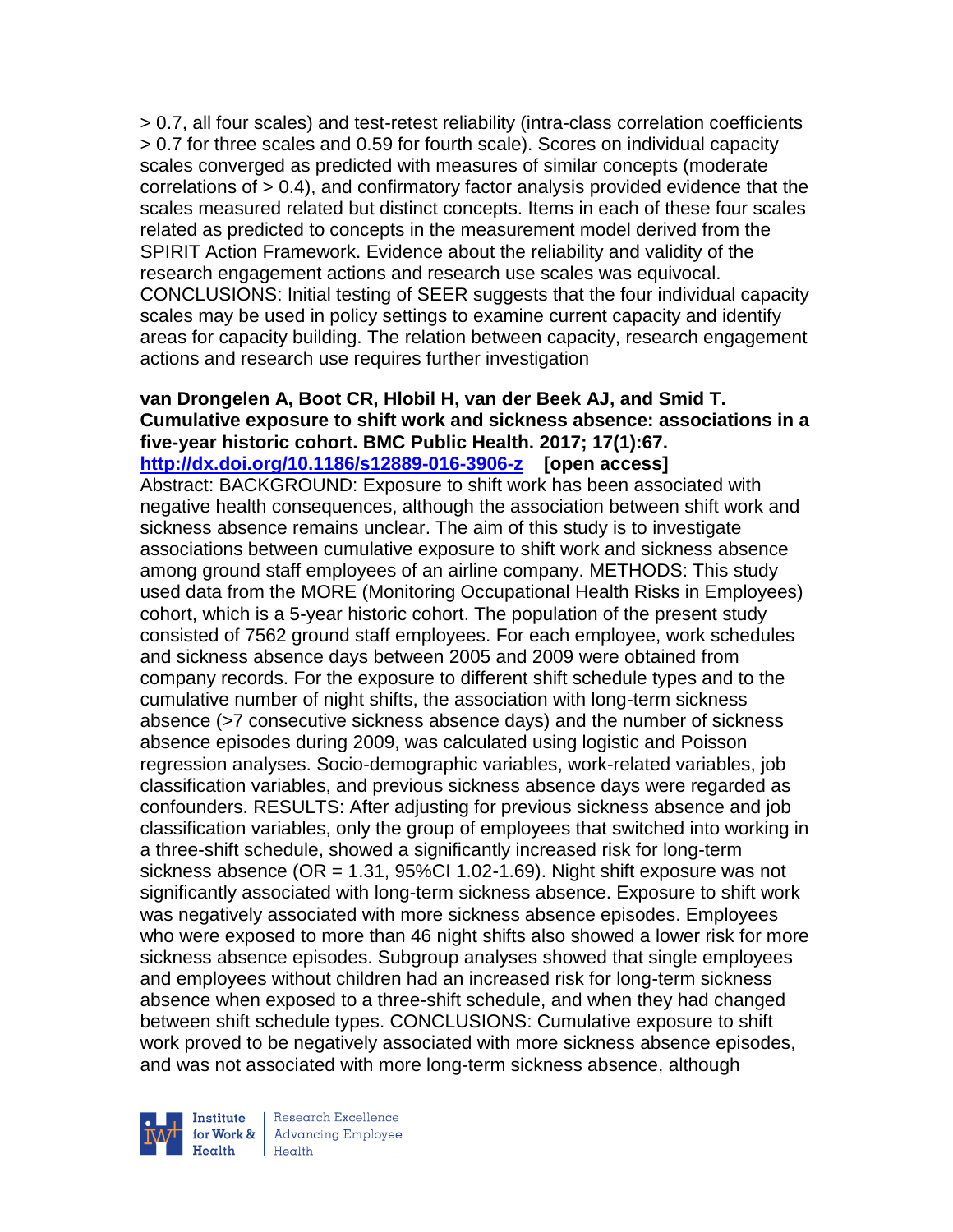selection bias could not be ruled out. Future research should explore the influence of household composition, and take into account both previous sickness absence and psychosocial and physical work factors to obtain a better estimation of the association between shift work and sickness absence

## **Emberland JS, Nielsen MB, and Knardahl S. Psychological, social, and mechanical work exposures and disability retirement: a prospective registry study. BMC Public Health. 2017; 17(1):56.**

**<http://dx.doi.org/10.1186/s12889-016-3921-0>[open access]**

Abstract: BACKGROUND: Relations between several occupational psychological and social factors and disability retirement remain largely unexplored. Knowledge of which specific aspects of the work environment that affect risk of disability is a prerequisite for the success of organizational interventions aiming to prevent premature work force exit. The objective of the present study was to determine contributions to registered disability retirement by a broad range of psychological and social work exposures while taking into account effects of mechanical exposure. METHODS: Written consent was obtained from 13 012 employees (96 organizations) representing a wide range of occupations, to link their survey responses to data from the Norwegian national registry of disability compensation. Median follow-up time was 5.8 years. To determine effects of selfreported work exposures on risk of disability retirement hazard ratios (HR) and 99% confidence intervals (99% CI) were calculated with Cox regression analysis. Effects of sex, age group, skill level, sickness absence in the last three years, and work exposures estimated to be confounders were accounted for. Post hoc stratification by sex was conducted to explore if identified predictors affected risk of disability retirement differently in men compared to women. RESULTS: Contributors to higher risk of disability retirement were "role conflict" (high level HR 1.55 99% CI 1.07 to 2.24) and "physical workload" (high level HR 1.93 99% CI 1.39 to 2.68). Contributors to lower risk of disability retirement were "positive challenge" (high level HR 0.56 99% CI 0.34 to 0.93), "fair leadership" (high level HR 0.56 99% CI 0.39 to 0.81), and "control over work intensity" (high level HR 0.62, 99% CI 0.47 to 0.82). Direction of effects was not dependent on sex in any of the five identified predictors. CONCLUSIONS: Several specific psychological and social work factors are independent contributors to risk of disability retirement. In order to prevent premature work force exit workplace interventions should consider targeting the predictors identified by the present study

**Gallie D, Felstead A, Green F, and Inanc H. The hidden face of job insecurity. Work, Employment & Society. 2016; 31(1):36-53. <http://dx.doi.org/10.1177/0950017015624399>**

**Hofmann DA, Burke MJ, and Zohar D. 100 years of occupational safety research: from basic protections and work analysis to a multilevel view of workplace safety and risk. Journal of Applied Psychology. 2017; [Epub ahead of print].**

**<http://dx.doi.org/10.1037/apl0000114>**



Institute Research Excellence<br>
for Work & Advancing Employee<br>
Health Health  $Heath$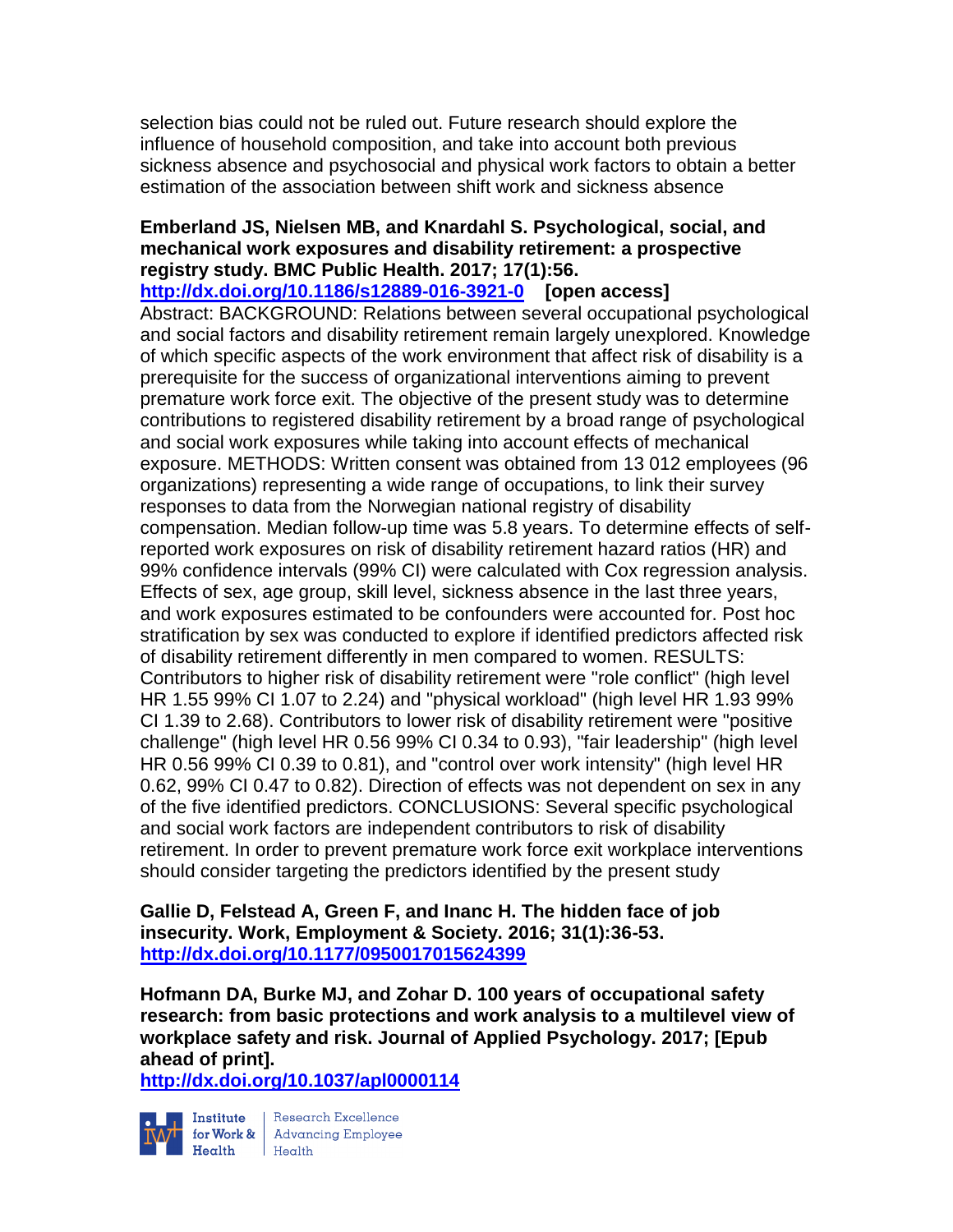Abstract: Starting with initiatives dating back to the mid-1800s, we provide a highlevel review of the key trends and developments in the application of applied psychology to the field of occupational safety. Factory laws, basic worker compensation, and research on accident proneness comprised much of the early work. Thus, early research and practice very much focused on the individual worker, the design of their work, and their basic protection. Gradually and over time, the focus began to navigate further into the organizational context. One of the early efforts to broaden beyond the individual worker was a significant focus on safety-related training during the middle of the 20th century. Toward the latter years of the 20th century and continuing the move from the individual worker to the broader organizational context, there was a significant increase in leadership and organizational climate (safety climate) research. Ultimately, this resulted in the development of a multilevel model of safety culture/climate. After discussing these trends, we identify key conclusions and opportunities for future research. (PsycINFO Database Record

#### **Kjaer P, Korsholm L, Leboeuf-Yde C, Hestbaek L, and Bendix T. Individual courses of low back pain in adult Danes: a cohort study with 4-year and 8 year follow-up. BMC Musculoskeletal Disorders. 2017; 18(1):28. <http://dx.doi.org/10.1186/s12891-016-1377-0>[open access]**

Abstract: BACKGROUND: Few longitudinal studies have described the variation in LBP and its impact over time at an individual level. The aims of this study were to: 1) determine the prevalence of LBP in three surveys over a 9-year period in the Danish general population, using five different definitions of LBP, 2) study their individual long-term courses, and 3) determine the odds of reporting subsequent LBP when having reported previous LBP. METHODS: A cohort of 625 men and women aged 40 was sampled from the general population. Questions about LBP were asked at ages 41, 45 and 49, enabling individual courses to be tracked across five different definitions of LBP. Results were reported as percentages and the prognostic influence on future LBP was reported as odds ratios (OR). RESULTS: Questionnaires were completed by 412 (66%), 348 (56%) and 293 (47%) persons respectively at each survey. Of these, 293 (47%) completed all three surveys. The prevalence of LBP did not change significantly over time for any LBP past year: 69, 68, 70%; any LBP past month: 42, 48, 41%; >30 days LBP past year: 25, 27, 24%; seeking care for LBP past year: 28, 30, 36%; and non-trivial LBP, i.e. LBP >30 days past year including consequences: 18, 20, 20%. For LBP past year, 2/3 remained in this category, whereas four out of ten remained over the three time-points for the other definitions of LBP. Reporting LBP defined in any of these ways significantly increased the odds for the same type of LBP 4 years later. For those with the same definition of LBP at both 41 and 45 years, the risk of also reporting the same at 49 years was even higher, regardless of definition, and most strongly for seeking care and non-trivial LBP (OR 17.6 and 18.4) but less than 11% were in these groups. CONCLUSION: The prevalence rates of LBP, when defined in a number of ways, were constant over time at a group level, but did not necessarily

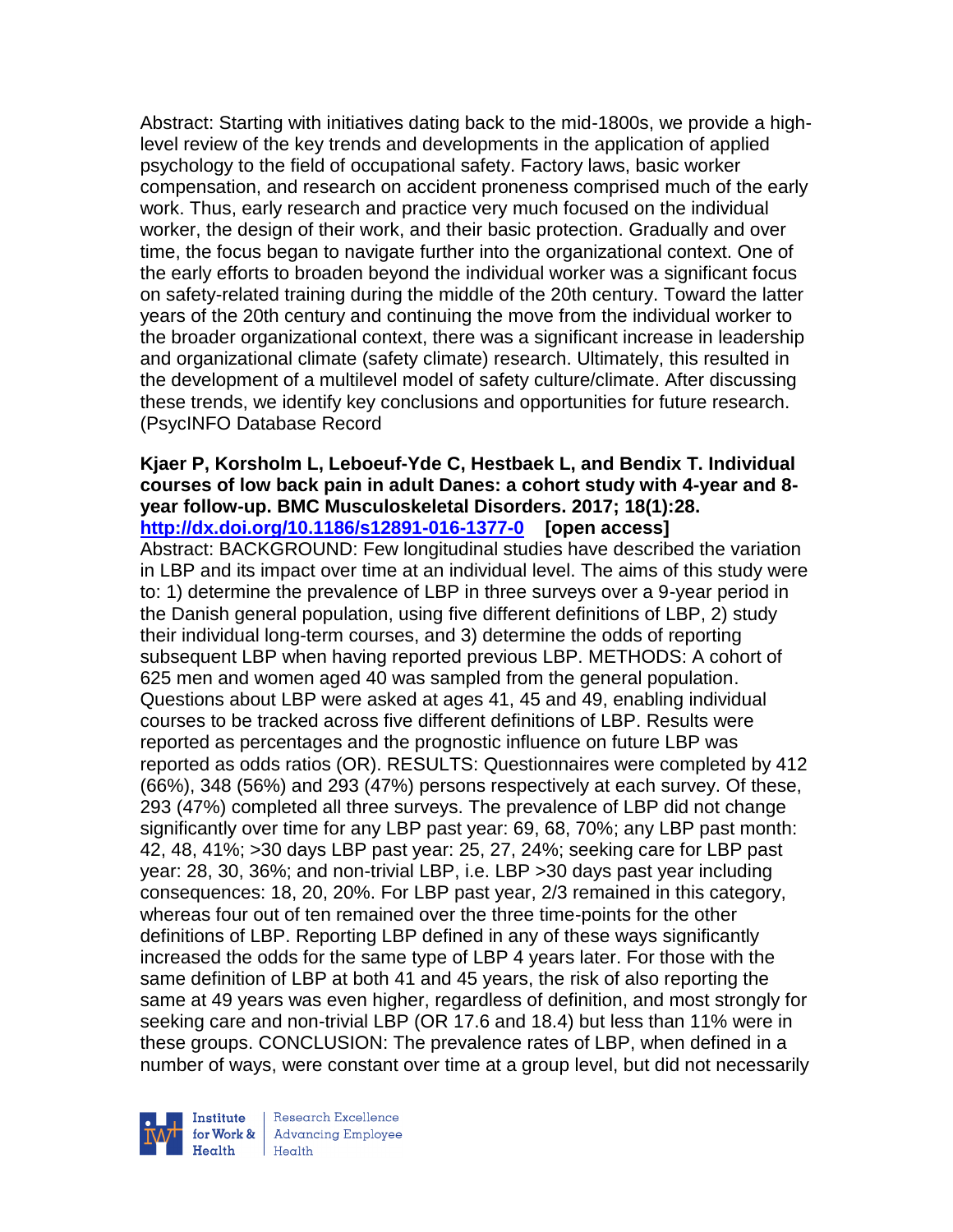involve the same individuals. Reporting more severe LBP indicated a higher risk of also reporting future LBP but less than 11% were in these categories at each survey

**Karanikas N. Exploiting data from safety investigations and processes to assess performance of safety management aspects. Policy and Practice in Health and Safety. 2016; 14(2):115-127. <http://dx.doi.org/10.1080/14773996.2016.1255444>**

**Lu C, Du D, Xu X, and Zhang R. Revisiting the relationship between job demands and job performance: the effects of job security and traditionality.** 

**Journal of Occupational and Organizational Psychology. 2017; 90(1):28-50. <http://dx.doi.org/10.1111/joop.12158>**

**Pinilla J, Lopez-Valcarcel BG, and Urbanos-Garrido RM. Estimating direct effects of parental occupation on Spaniards' health by birth cohort. BMC Public Health. 2017; 17(1):26.**

**<http://dx.doi.org/10.1186/s12889-016-3997-6>[open access]** Abstract: BACKGROUND: Social health inequalities in adult population are partly due to socioeconomic circumstances in childhood. A better understanding of how those circumstances affect health during adulthood may improve the opportunities for reducing health disparities. The objective of this study is to investigate the effect of parental socioeconomic status, which is proxied by occupation, on adult Spaniards' health by birth cohort. The analysis will allow checking not only the direct impact of parental occupation on their offspring's health, but also whether inherited inequality has been reduced over time. METHODS: We use data from the Bank of Spain's Survey of Household Finances on Spanish households from 2002 to 2008. Sequential models were used to estimate the influence of the father's and mother's occupation on their offspring's health, trying to disentangle direct from indirect effects. With a sample of 26,832 persons we consider effects for four different cohorts by birth periods ranging from 1916 to 1981. RESULTS: The results show that parental occupation has a significant direct impact on individuals' health ( $p < 0.01$ ). The effect of father's occupation exceeds that of mother's. For those born before 1936, the probability of reporting a good health status ranges from 0.31 (95% confidence interval (CI) 0.14-0.48), when fathers were classified as unskilled elementary workers, to 0.98 (95% CI 0.98-0.99) when they were managers or mid-level professionals. For those born during the period 1959-1975, those probabilities are 0.49 (95% CI 0.39-0.59) and 0.97 (95% CI 0.96-0.98), respectively. Therefore, health inequalities linked to parental socioeconomic status have been noticeably reduced, although discrimination against unskilled workers persists over time. CONCLUSIONS: Great progress has been made in the health area during the twentieth century, so that the impact of parental socioeconomic status on individuals' health has been significantly tempered for those at the bottom of the social scale. However, more efforts focused on the improvement of living

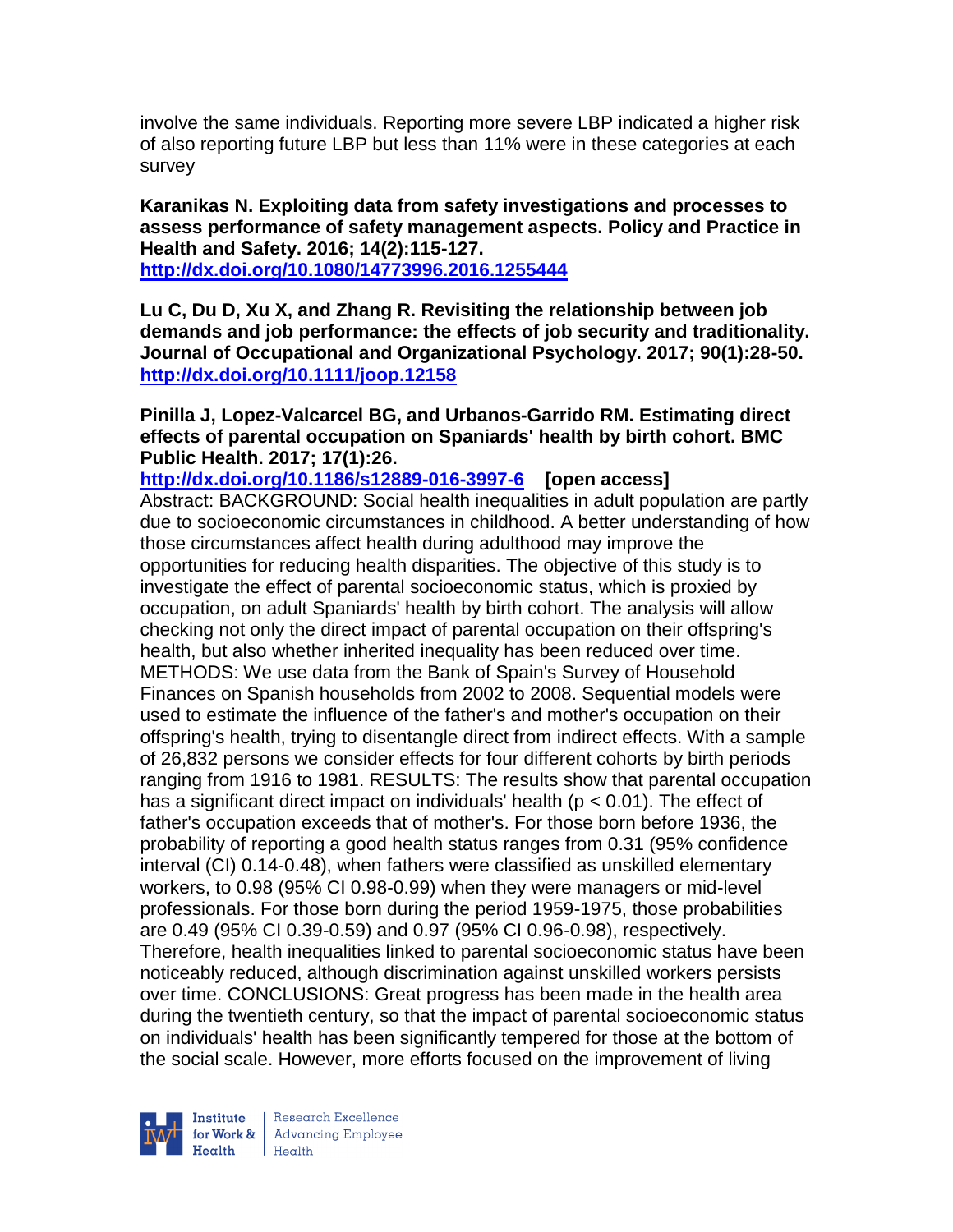conditions for most socioeconomically disadvantaged are needed in order to further reduce social inequalities in health

**Skatteboe S, Roe C, Fagerland MW, and Granan LP. Expectations of pain and functioning in patients with musculoskeletal disorders: a crosssectional study. BMC Musculoskeletal Disorders. 2017; 18(1):48. <http://dx.doi.org/10.1186/s12891-016-1386-z>[open access]** Abstract: BACKGROUND: Research has suggested that patient expectations are associated with treatment outcome and evolve along with patient communication within the musculoskeletal field. However, few studies have investigated if or how physical medicine and rehabilitation (PMR) consultations affect the attending patients' expectations regarding pain and functional improvement. Hence, the aims of the present study were to compare patient expectations regarding pain and functional improvement before and after a PMR consultation and to assess patient characteristics, including diagnosis, that could perhaps predict changes in expectations. METHODS: The study design was cross-sectional. Eligible participants were first-time patients with neck/back or shoulder complaints who were referred to a PMR outpatient clinic between January and June 2013. Questionnaires (the Patient Shoulder Outcome Expectancies, or PSOE, questionnaire and a numeric rating scale, or NRS) focused on expectations regarding pain and functioning were completed immediately prior to and after a consultation with a PMR specialist. RESULTS: In total, 257 patients were included. In total, 24% of the subjects expected a more positive outcome after the PMR consultation compared with before the consultation, while 10% of the subjects exhibited a negative change in expectations. Few patient characteristics other than sick leave were associated with changes in expectations; however, patients with shoulder complaints seemed to be more optimistic than patients with neck/back complaints. CONCLUSION: Expectations can be influenced by a single specialist consultation. Among clinical prognostic factors, only sick leave influenced the change expectations. However, patients with shoulder complaints seemed to be more optimistic than patients with neck/back complaints. TRIAL REGISTRATION: The study was approved by the Data Protection Office at Oslo University Hospital, 2012/2574. ISRCTN registration: 40963362 (registered retrospectively 12.12.2016)

### **Stahl C, Costa-Black K, and Loisel P. Applying theories to better understand socio-political challenges in implementing evidence-based work disability prevention strategies. Disability and Rehabilitation. 2017; 1- 11.**

# **<http://dx.doi.org/10.1080/09638288.2016.1277399>**

Abstract: PURPOSE: This article explores and applies theories for analyzing socio-political aspects of implementation of work disability prevention (WDP) strategies. METHOD: For the analysis, theories from political science are explained and discussed in relation to case examples from three jurisdictions (Sweden, Brazil and Quebec). RESULTS: Implementation of WDP strategies

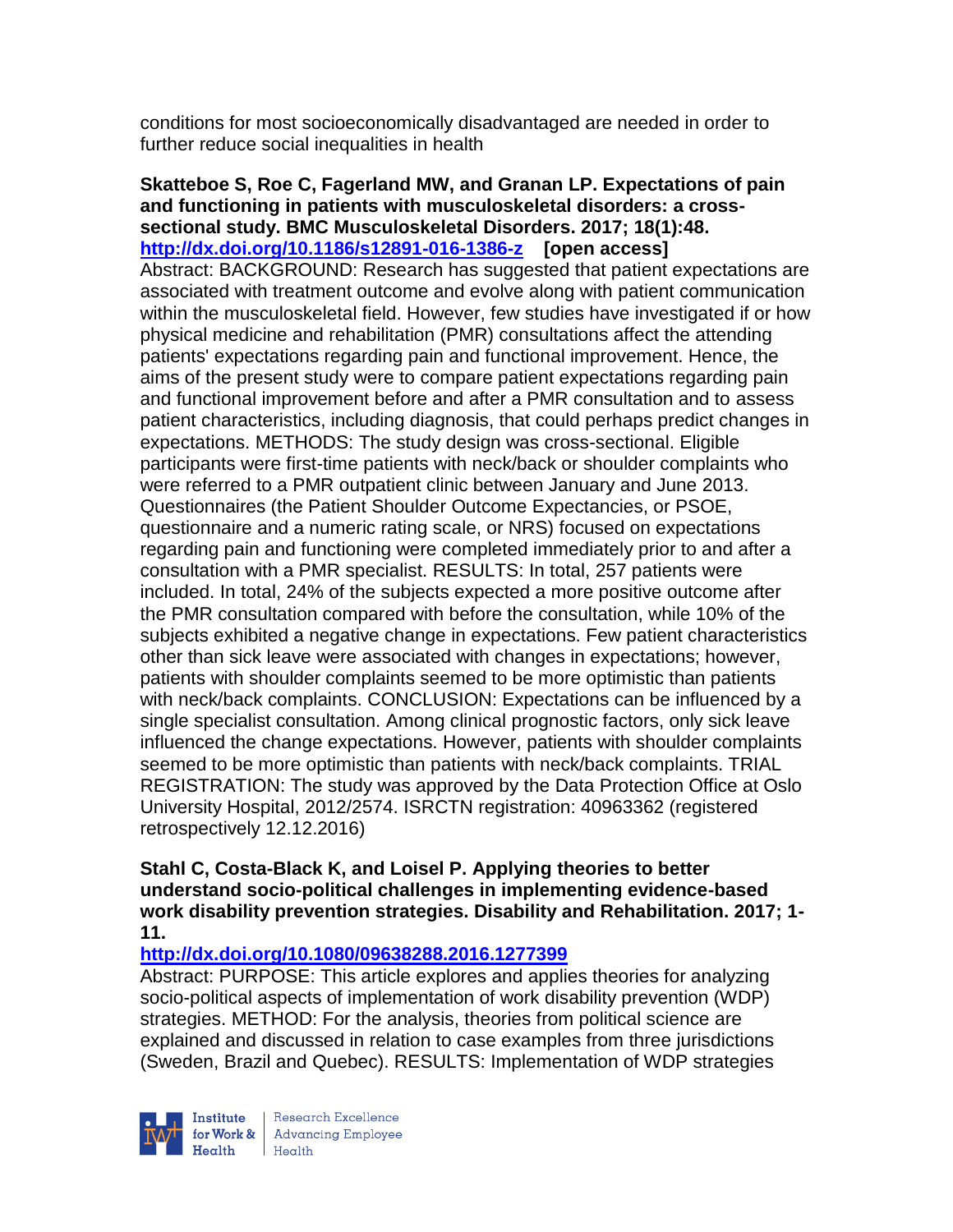may be studied through a conceptual framework that targets: (1) the institutional system in which policy-makers and other stakeholders reside; (2) the ambiguity and conflicts regarding what to do and how to do it; (3) the bounded rationality, path dependency and social systems of different stakeholders; and (4) coalitions formed by different stakeholders and power relations between them. In the case examples, the design of social insurance systems, the access to and infrastructure of healthcare systems, labor market policies, employers' level of responsibility, the regulatory environment, and the general knowledge of WDP issues among stakeholders played different roles in the implementation of policies based on scientific evidence. CONCLUSIONS: Future research may involve participatory approaches focusing on building coalitions and communities of practice with policy-makers and stakeholders, in order to build trust, facilitate cooperation, and to better promote evidence utilization. Implications for Rehabilitation Implementation of work disability prevention policies are subject to contextual influences from the socio-political setting and from relationships between stakeholders Stakeholders involved in implementing strategies are bound to act based on their interests and previous courses of action To promote research uptake on the policy level, stakeholders and researchers need to engage in collaboration and translational activities Political stakeholders at the government and community levels need to be more directly involved as partners in the production and utilization of evidence

### **Sumanen H, Pietilainen O, Lahelma E, and Rahkonen O. Short sickness absence and subsequent sickness absence due to mental disorders - a follow-up study among municipal employees. BMC Public Health. 2017; 17(1):15.**

**<http://dx.doi.org/10.1186/s12889-016-3951-7>[open access]** Abstract: BACKGROUND: Mental disorders are common diagnostic causes for longer sickness absence and disability retirement in OECD-countries. Short sickness absence spells are also common, and neither trivial for health and work ability. We studied how prior short sickness absence spells and days are associated with subsequent longer sickness absence due to mental disorders in two age-groups of municipal employees during a 2-, 5- and 9-year follow-up. METHODS: The analyses covered 20-34 and 35-49-year-old employees of the City of Helsinki in 2004. Those with prior >/=14 day sickness absence in 2002, 2003 or 2004 were excluded. Women and men were pooled together. Short, 1- 13-day sickness absence spells and days were calculated per the actual time of employment during 2004. Logistic regression analysis was used to calculate odds ratios (OR) and their 95% confidence intervals (CI) for the subsequent long (>/=14 days) sickness absence due to mental disorders during three follow-ups. RESULTS: The risk for long sickness absence due to mental disorders increased with increasing amount of short sickness absence spells and days. 3 or more short sickness absence spells and 8-14 sickness absence days from short spells in 2004 were strongly associated with subsequent long sickness absence in all three follow-ups. The associations were strongest for the 2-year follow-up; the



Research Excellence for Work & | Advancing Employee Health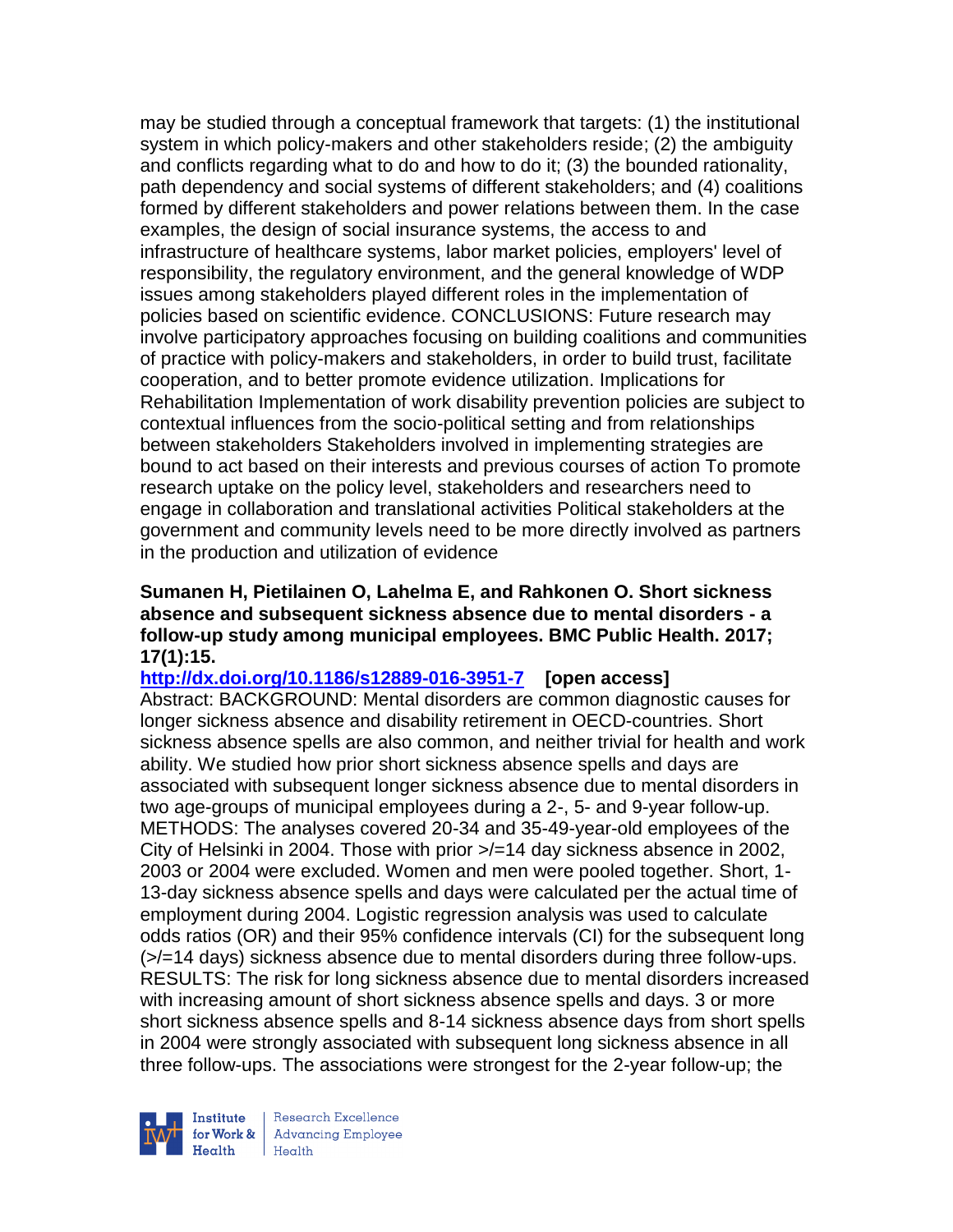younger employees tended to have higher risks than the older ones. CONCLUSIONS: Three spells or 8 days of short sickness absence per year constitutes a high risk for subsequent long sickness absence due to mental disorders and preventive measures should be considered

**Vu T and De Cieri H. Conceptual foundations of safety culture and safety climate measurement: a snapshot review [Report no:060-1215-R04]. Melbourne, Australia: Institute for Safety, Compensation and Recovery Research (ISCRR), Monash University; 2015.** 

**[https://www.scribd.com/doc/308465876/060-Conceptual-foundations-of](https://www.scribd.com/doc/308465876/060-Conceptual-foundations-of-safety-culture-and-safety-climate-measurement-A-snapshot-review)[safety-culture-and-safety-climate-measurement-A-snapshot-review](https://www.scribd.com/doc/308465876/060-Conceptual-foundations-of-safety-culture-and-safety-climate-measurement-A-snapshot-review)**

**Wasilkiewicz K, Albrechtsen E, and Antonsen S. Occupational safety in a globalized construction industry: a study on Polish workers in Norway. Policy and Practice in Health and Safety. 2016; 14(2):128-143. <http://dx.doi.org/10.1080/14773996.2016.1256553>**

**Waterson P. Bridging the gap between research, policy and practice in health and safety. Policy and Practice in Health and Safety. 2016; 14(2):97- 98.** 

**<http://dx.doi.org/10.1080/14773996.2016.1261814>**

## **Zadow AJ, Dollard MF, McLinton SS, Lawrence P, and Tuckey MR. Psychosocial safety climate, emotional exhaustion, and work injuries in healthcare workplaces. Stress Health. 2017; [Epub ahead of print] <http://dx.doi.org/10.1002/smi.2740>**

Abstract: Preventing work injuries requires a clear understanding of how they occur, how they are recorded, and the accuracy of injury surveillance. Our innovation was to examine how psychosocial safety climate (PSC) influences the development of reported and unreported physical and psychological workplace injuries beyond (physical) safety climate, via the erosion of psychological health (emotional exhaustion). Self-report data (T2, 2013) from 214 hospital employees (18 teams) were linked at the team level to the hospital workplace injury register (T1, 2012; T2, 2013; and T3, 2014). Concordance between survey-reported and registered injury rates was low (36%), indicating that many injuries go unreported. Safety climate was the strongest predictor of T2 registered injury rates (controlling for T1); PSC and emotional exhaustion also played a role. Emotional exhaustion was the strongest predictor of survey-reported total injuries and underreporting. Multilevel analysis showed that low PSC, emanating from senior managers and transmitted through teams, was the origin of psychological health erosion (i.e., low emotional exhaustion), which culminated in greater selfreported work injuries and injury underreporting (both physical and psychological). These results underscore the need to consider, in theory and practice, a dual physical-psychosocial safety explanation of injury events and a psychosocial explanation of injury underreporting



| Research Excellence for Work & | Advancing Employee  $Heath$